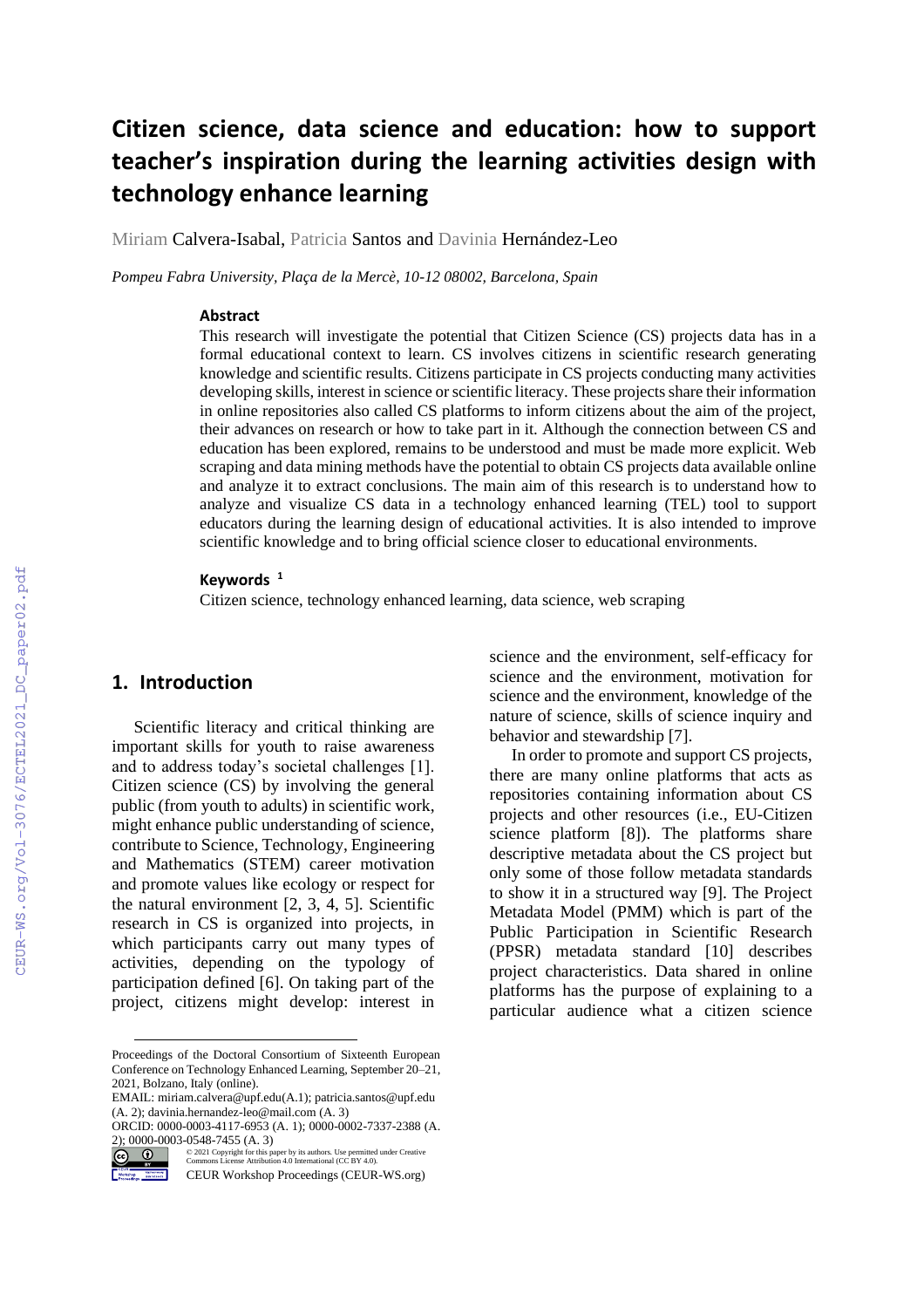project is about. These texts, in general, use special language related to science and contain information about the project aim or an explanation of the research. Web scraping techniques in combination with data mining methods have been used to extract and analyze data from online sites to obtain conclusions in many fields of science [11]. The use of data extracted from texts, that contain information about science, in combination with context of real problems and instructions has the potential of improving scientific literacy [12].

Designing, planning and developing activities requires pedagogical design capacity, design competencies and design expertise of teachers during the learning design process [13]. It is expected that teachers have subject matter knowledge (SMK) and pedagogical content knowledge (PCK) to develop learning designs [14] although it's possible that they need information, materials or training about specific topics. Citizen science projects support participants by developing educational materials (i.e., guides, posters, manuals, videos or podcasts) or sharing results or information about the project that teachers can use to inspire them during the learning design [15, 16]. Our hypothesis is that facilitating data access for educational purposes would have a positive impact on teachers' scientific knowledge and pedagogical skills that would influence on student's scientific literacy and its relation to science [17].

Technology tools that support teachers during the learning designs help them to ensure a better learning experience [18]. Although these tools try to cover teacher's needs like containing relevant resources (i.e Open educational resources (OER) [19] or supporting them during the design of activities, there are barriers or factors that affect the adoption or usage of the tool [20]. The benefits of involving teachers as designers during the design process of technology enhancing learning (TEL) are numerous: from improving student's learning, their own learning about technology or motivation and commitment of using technology and implementing it [21, 22]. The research conducted in this thesis will be considered to (co)design (with educators) and implement a digital tool to inspire and support teachers. Exploring a tool that uses and shows data about CS projects during the learning design process in a formal education context,

will derive from improving SMK that will foster on developing PCK.

## **2. Thesis statement**

The aim of this research is to better understand the connections between education and citizen science and to identify the potential that data from CS has to support the design of learning activities. The main research question is: *"How can data science methods be effectively used to gain understanding of the potential that web data about citizen science projects have to inspire teachers in designing for science learning outcomes?".* The related sub research questions are the followings:

- How web scraping and data mining methods can be used to collect/analyze data online about citizen science projects?
- How data from CS projects can be presented/analyzed in relation to their potential to support learning outcomes in formal settings?
- What features and content should be integrated into a digital tool to inspire teachers in the design process of scientific learning activities based on citizen science?

# **3. Methodology**

The methodology selected for this study is Design-Based Research (DBR), it is expected to meet the objective of contributing to understanding the connections between citizen science and educational research. First DBR is applied to analyze the literature exploring the connection between citizen science and education, and identifying gaps. This is an iterative process where the educator's needs will be taken into account involving them in the design process and evaluation of the prototype. The tool will be used in a real educational context to assess whether it meets the teachers' needs and performs the function of supporting teachers during the learning designs. Finally, from the lessons learned, actions and recommendations will be proposed to connect citizen science with education in formal settings.

Mixed methods will be used in an iterative process of testing and refinement cycles of the design process [23, 24]. Both qualitative and quantitative methods will be applied to obtain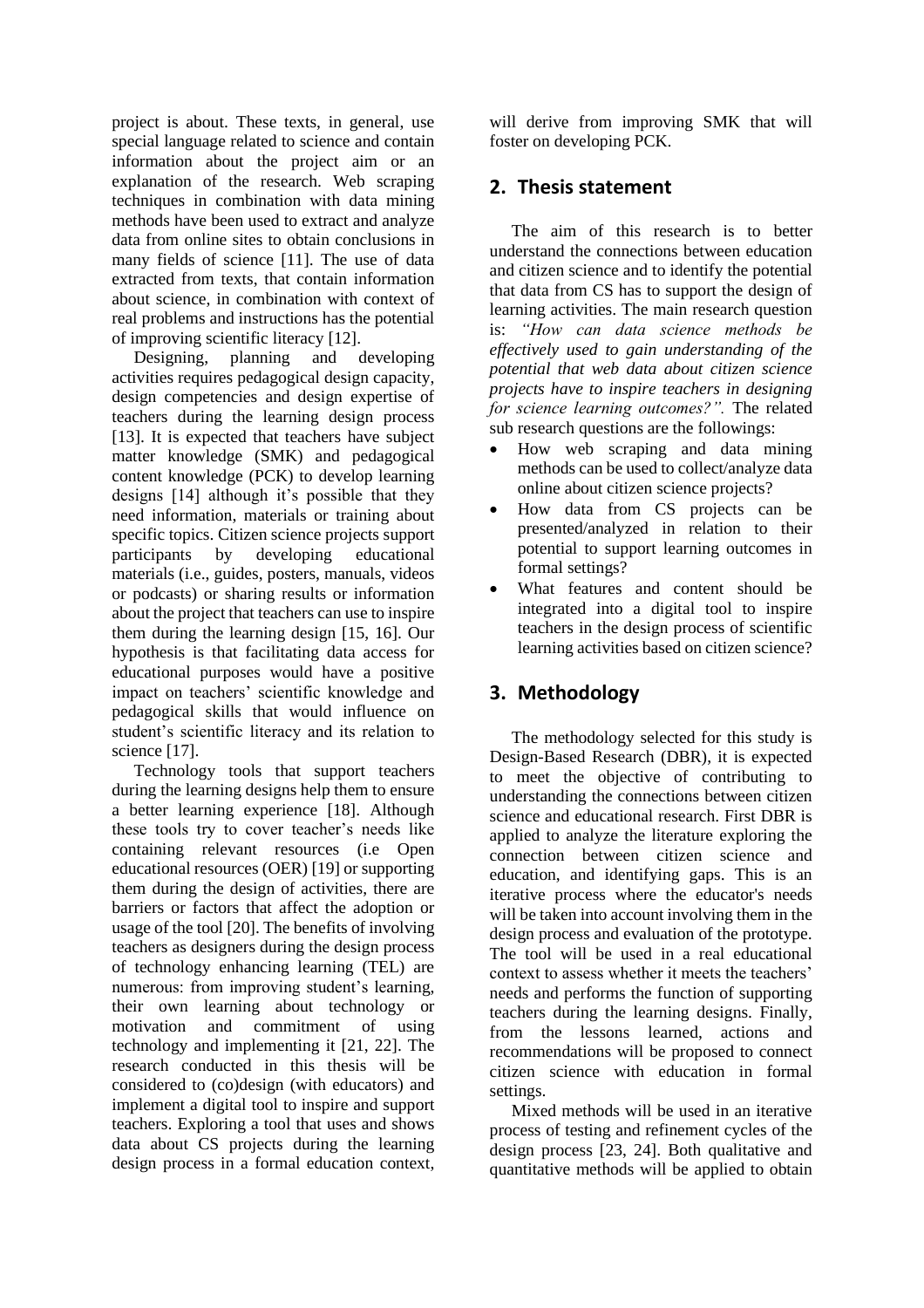results for the research questions defined above:

• *Literature review and exploration* to explore previous work done and how data is structured in online platforms

• *Web scraping methods* will be used to extract CS projects metadata, from online platforms using web scraping tools [25]

• *Workshops with key stakeholders* will be conducted to identify citizen science community interest on data and teachers needs during the design of learning activities

• *Data mining Methods for data analysis* will be applied to the data extracted and to explore problems related to the ways of reporting data

• *TEL tool* development

The PPM model from the PPSR metadata standard will be used during this research to structure data extracted in a database. Data mining methods will be applied to analyze the data stored in the database and obtain conclusions about CS and its connection to education.

Moreover, collaborative partnerships with experts will be built, to apply research findings aligned to the teachers' needs, to have a positive effect on teaching and learning [26]. To fulfil the main question and research objectives, many activities have been designed, revised and evaluated during the research. Interviews and workshops with teachers and key users to define and validate data needs, co-design the tool and evaluate and test the final design of the tool will be the main actions developed during the evaluation process.

# **4. Research plan, possible limitations and risks and progress done so far**

Part of the activities defined to achieve research objectives are framed within the CS Track project (European Union's Horizon 2020 research and innovation program under grant agreement No 872522) [27]. The work to be done during the research is divided into four different phases. There are planned activities to address each research objective by applying research methods defined above:

#### **1. Initial phase**

• *Literature review* about citizen science, its connection to education, TEL, data science methods, web scraping methods and teacher's learning designs process.

• *Research design and definition*

#### **2. Data extraction**

• *Explore and study how citizen science projects information is shared online*. At this stage, there is to explore how citizen science is conducted online and which information about citizen science projects is available

• *Crawling citizen science projects data from online platforms* 

• *Defining descriptors/categories to classify the data and analyzing existing data* to detect issues with the data. Analyze metadata standards to be used to store classified data extracted and define characteristics of the central database

• *Applying computational techniques to address the data problem*

#### **3. Data analysis**

• *Defining and applying mixed methods to analyze the data*

• *Creating post-processed data datasets of interest to the community*

### **4. Tool development and validation** *(iterative process)*

• *Identifying how teachers design learning activities and their needs* during the process

- *Designing tool functionalities with teachers*
- *Tool development*

• *Evaluating the tool with teachers to validate the design proposed and the usability*. It will also be evaluated if the tool fulfils the objective of inspiring teachers and students

Data extraction and crawler development was done during this first year (Initial phase). An initial version of the database has been created and data has been initially analyzed (data extraction). Some quantitative methods and data mining methods have been applied so far with initial outcomes (data analysis). Hereinafter, data analysis methods will be applied to the data stored (data analysis) and, in parallel, the gathering of key user tool requirements will begin before the end of the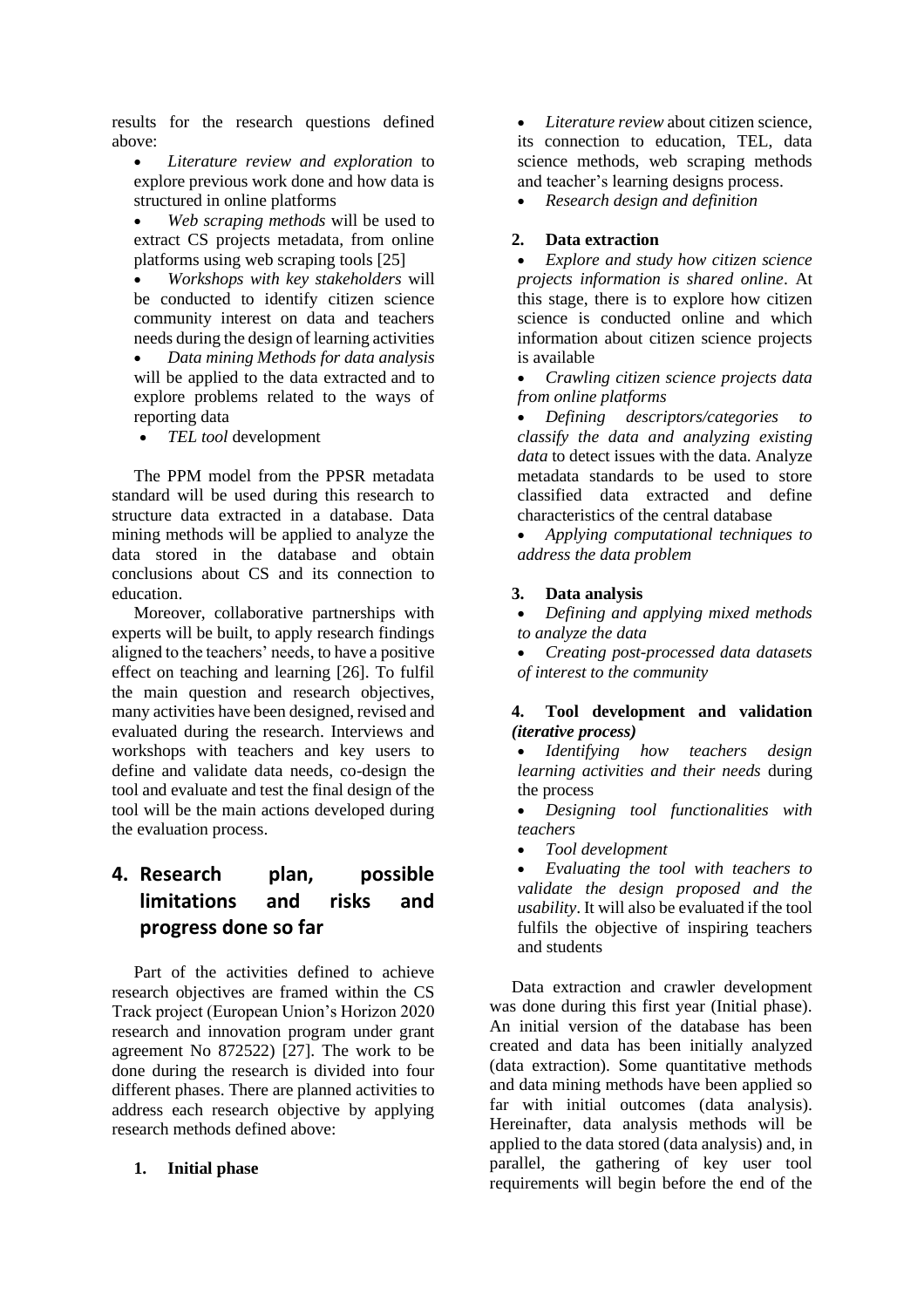second year. The outcomes of data analysis will be available at the middle of third year at the same time the tool will be being developed. Finally for the first quarter of last year the tool will be tested, improved and the potential will be validated by key users (Tool development and validation).

# **4.1 Identification and prevention of possible limitation and risks**

This study will be focused on analyzing science teaching in formal education needs (primary and secondary school levels) and will not take into account other educational levels due to lack of time and resources to cover all. This research will not analyze either the impact on student's learning because of the same limitations. Nevertheless, teacher's will be asked about their experience and perceptions of in which way students have learned after developing activities designed by them. Finally, finding participants to join co-design sessions is challenging so we will do an open call to invite secondary teachers to join the case studies sessions. In addition to this, our research plan includes the organization of workshops with pre-service teachers that are studying a master degree in UPF for teaching science subjects in secondary schools.

### **4.2 Progress done so far**

Being part of the CS Track project, gives us the opportunity to be in touch with the citizen science community and participate in conferences. It was on *"Knowledge for Change: A decade of Citizen Science (2020- 2030) in support of the SDGs"* [28], which took place on 14th-15th October 2020 online and in Berlin where we presented our advances on data extraction and its potential on SDG [29]. Furthermore, during the *"CitSciVirtual"* [30] conference which took place online throughout May 2021, we presented a poster about database development [31] and a workshop where we presented metadata stored and got feedback from the community about their data needs.

A preliminary study of how data mining methods allow us to know more about citizen science and its connection with education has been accepted for the CELDA conference [32]. This proof of concept was developed to obtain initial results of the research, design research and select technology will be used.

Regarding workshops with science secondary teachers and tool development (RO3), we have received *"Grant for activities to increase the social impact of research"* from UPF [33] to conduct it during 2021. As planned, it will be done during the last quarter of second year. As part of the CS-Track project, workshops will also be held with key stakeholders (teachers and/or CS participants) Furthermore, as part of *"Makers a les aules (20-21)"* program [34], it has developed the first version of the tool to be tested with students (8 to 10 years old) and primary school teachers (Figure 1). The tool contained information about some citizen science projects related to the subject of the activity (i.e., sea pollution). It allowed teachers and students to read more about the project itself and the tools used by participants.

During the co-design activity with teachers and one of the activities with students, they explored the tool and the information shared about citizen science projects and it was evaluated at the end of the program the influence of this information on the activity designed and results. The influence of citizen science projects data visualization has been analyzed on the subject of *human-machine interaction* with UPF undergraduate students. The tool used by students contained information about citizen science projects and was assigned to a sustainable development goal (SDG). This relation was established because of the issue addressed by the activity. Apart from the description and tools used by participants, information from the web from where the data has been extracted was also added in case students wanted to explore the project in more detail (Figure 2).



**Figure 1**: First version of the tool used in *Makers a les aules* (2020-2021) with primary school students and teachers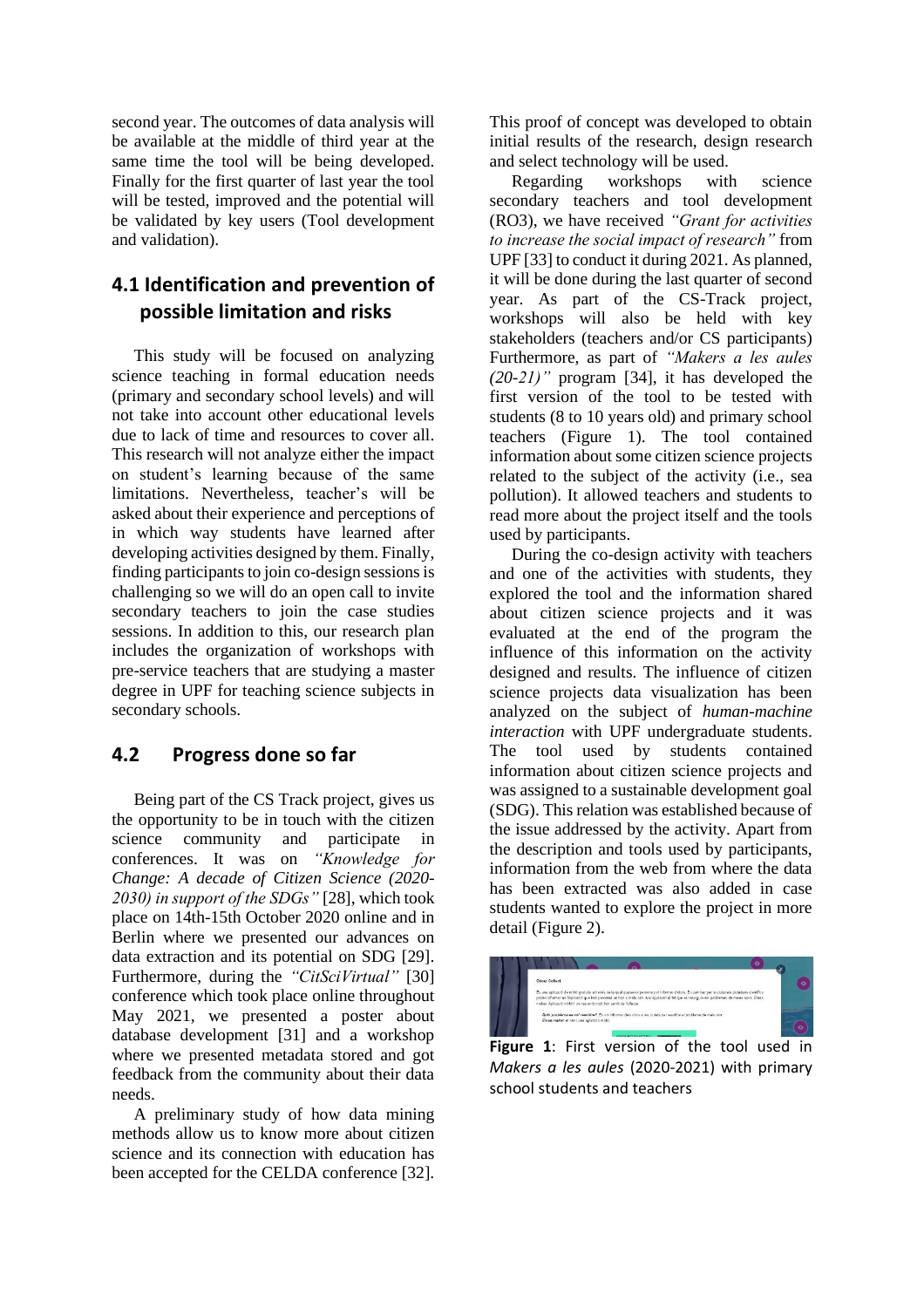

**Figure 2**: First version of the tool used in *Human-computer interaction* subject with undergraduate students at UPF

# **5 Expected contributions**

The proposed study will make contributions to the TEL and CS fields on the following aspects (Figure 3):

**1.** *Technical architecture of web scraping tools and data management methods* to analyze and describe how citizen science information is available online. As a result, datasets of citizen science projects will be developed.

**2.** The study will provide *evidence on how computational data analytics methods can be applied* in the context on citizen science to broaden the knowledge about this field and its relation to education

**3.** *Proposal and development of a technical environment* to extract and process data and tool to show it addressing the main RQ.



**Figure 3**: Data flow and expected contributions (identified with the numbers on the list).

This research aims to contribute to TEL and CS fields but mainly tries to impact on teaching/learning science in formal education settings. This study will be focused on analyzing science teaching in formal education needs during the conceptualization phase of the learning design process.

Lessons learned from the data scraping and data mining process connecting CS and Education, will be shared in the form of guidelines, datasets and other contributions. A tool will be co-designed with teachers as an inspirational resource to get inspiration in regards to certain scientific topics, and as a facilitator to help them to design activities about science. Furthermore, it is expected that the data exploration process will potentially improve teachers SMK and PCK.

### **6 Acknowledgements**

This work has been partially funded by the CS Track project, European Union's Horizon 2020 research and innovation program under grant agreement No 872522., a Grant for activities to increase the social impact of research" from UPF, the EU Regional Development Fund and the National Research Agency of the Spanish Ministry of Science and Innovation under project grants TIN2017- 85179-C3-3-R, PID2020-112584RB-C33. D. Hernández-Leo (Serra Húnter) acknowledges the support by ICREA under the ICREA Academia program.

### **7 References**

- [1] Siarova, H., Sternadel, D. & Szőnyi, E. 2019, Research for CULT Committee – Science and Scientific Literacy as an Educational Challenge, European Parliament, Policy Department for Structural and Cohesion Policies, Brussels
- [2] Vohland, K., Land-Zandstra, A., Ceccaroni, L., Lemmens, R., Perelló, J., Ponti, M., ... & Wagenknecht, K. (2021). The Science of Citizen Science Evolves. Chapter 1. in Vohland, K. et al (Eds.).(2021) The Science of Citizen Science. Springer. pp 1-12. doi: 10.1007/978-3-030-58278-4.
- [3] Strasser, B., Baudry, J., Mahr, D., Sanchez, G., & Tancoigne, E. (2019). " Citizen Science"? Rethinking Science and Public Participation. Science & Technology Studies, 32 (ARTICLE), 52-76.
- [4] Hiller, S. E., & Kitsantas, A. (2014). The effect of a horseshoe crab citizen science program on middle school student science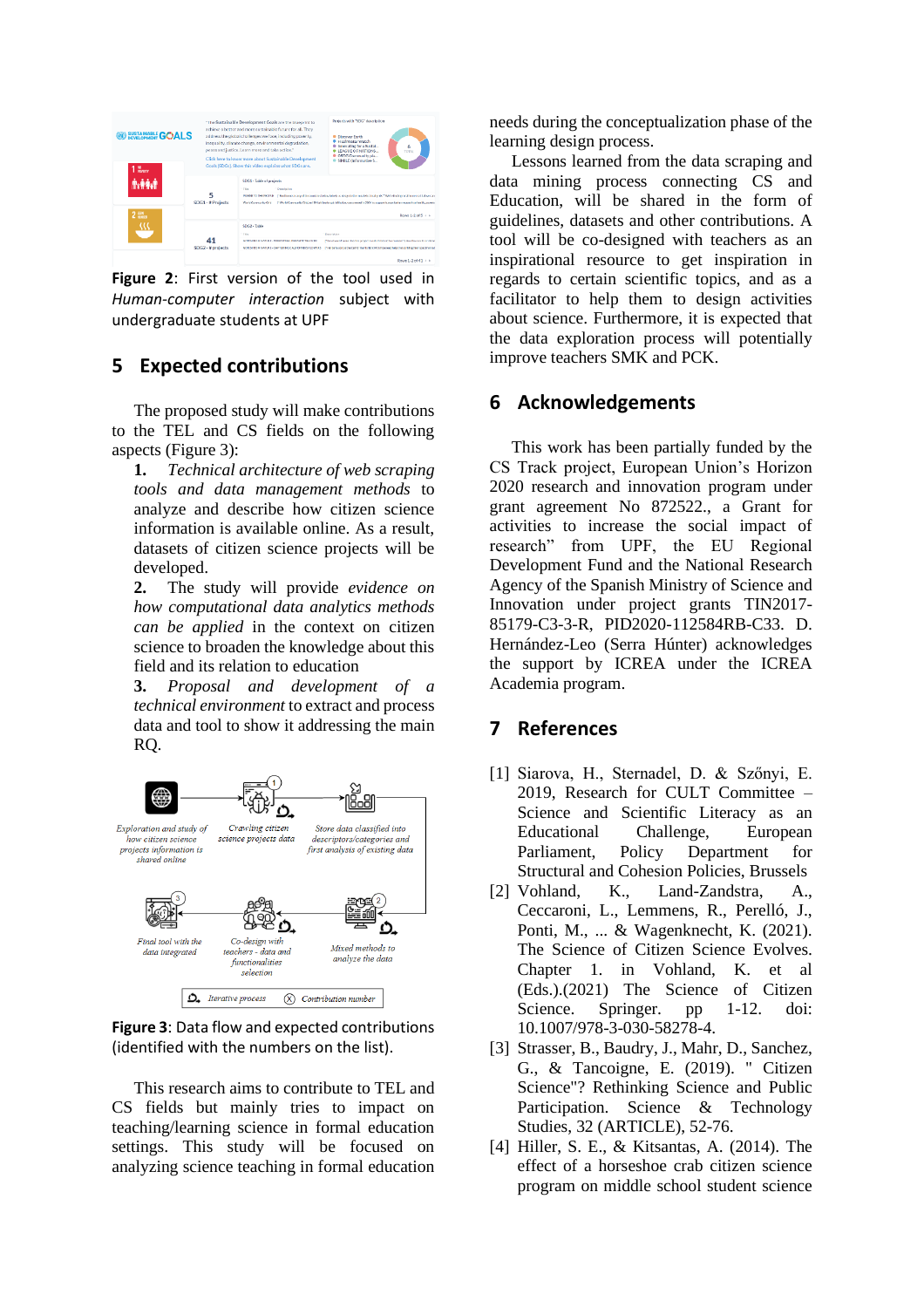performance and STEM career motivation. School Science and Mathematics, 114(6), 302-311.

- [5] Kobori, H., Dickinson, J. L., Washitani, I., Sakurai, R., Amano, T., Komatsu, N., ... & Miller-Rushing, A. J. (2016). Citizen science: a new approach to advance ecology, education, and conservation. Ecological research, 31(1), 1-19.
- [6] Bonney, R., Ballard, H., Jordan, R., McCallie, E., Phillips, T., Shirk, J., & Wilderman, C. C. (2009). Public Participation in Scientific Research: Defining the Field and Assessing Its Potential for Informal Science Education. A CAISE Inquiry Group Report. Online Submission.
- [7] Phillips, T., Porticella, N., Constas, M. and Bonney, R., 2018. A Framework for Articulating and Measuring Individual Learning Outcomes from Participation in Citizen Science. Citizen Science: Theory and Practice, 3(2), p.3. URL: <http://doi.org/10.5334/cstp.126>
- [8] EU-Citizen.Science platform. (2021, July 29). eu-citizen.science. URL: [https://eu](https://eu-citizen.science/)[citizen.science/](https://eu-citizen.science/) .
- [9] Wagenknecht, K., Woods, T., Sanz, F. G., Gold, M., Bowser, A., Rüfenacht, S., ... & Piera, J. (2021). EU-Citizen. Science: A Platform for Mainstreaming Citizen Science and Open Science in Europe. Data Intelligence, 3(1), 136-149.
- [10] Citizen Science Association Data & Meta Data Working Group. (2021, July 29). PPSR Core, A Data Standard for Public Participation in Scientific Research (Citizen Science). URL:
	- https://core.citizenscience.org/docs/project .
- [11] Thomas, D. M., & Mathur, S. (2019, June). Data analysis by web scraping using python. In 2019 3rd International conference on Electronics, Communication and Aerospace Technology (ICECA) (pp. 450-454). IEEE.
- [12] Sørvik, G. O., & Mork, S. M. (2015). Scientific literacy as social practice: Implications for reading and writing in science classrooms. Nordic Studies in Science Education, 11(3), 268-281.
- [13] Huizinga, T., Handelzalts, A., Nieveen, N., & Voogt, J. (2015). Fostering teachers' design expertise in teacher design teams: conducive design and support activities. The Curriculum Journal, 26(1), 137-163.
- [14] Park, S., & Oliver, J. S. (2008). Revisiting the conceptualisation of pedagogical content knowledge (PCK): PCK as a conceptual tool to understand teachers as professionals. Research in science Education, 38(3), 261-284.
- [15] Bonney, R., Cooper, C. B., Dickinson, J., Kelling, S., Phillips, T., Rosenberg, K. V., & Shirk, J. (2009). Citizen science: a developing tool for expanding science knowledge and scientific literacy. BioScience, 59(11), 977-984.
- [16] Brossard, D., Lewenstein, B., & Bonney, R. (2005). Scientific knowledge and attitude change: The impact of a citizen science project. International Journal of Science Education, 27(9), 1099-1121.
- [17] Chan, K. K. H., & Yung, B. H. W. (2018). Developing pedagogical content knowledge for teaching a new topic: More than teaching experience and subject matter knowledge. Research in Science Education, 48(2), 233-265.
- [18] Bennett, S., Agostinho, S., & Lockyer, L. (2015). Technology tools to support learning design: Implications derived from an investigation of university teachers' design practices. Computers & Education, 81, 211-220.
- [19] Hylén, J. (2021). Open educational resources: Opportunities and challenges.
- [20] Dagnino, F. M., Dimitriadis, Y. A., Pozzi, F., Asensio‐Pérez, J. I., & Rubia‐ Avi, B. (2018). Exploring teachers' needs and the existing barriers to the adoption of Learning Design methods and tools: A literature survey. British Journal of Educational Technology, 49(6), 998-1013.
- [21] Kali, Y., McKenney, S., & Sagy, O. (2015). Teachers as designers of technology enhanced learning. Instructional science, 43(2), 173-179.
- [22] Recker, M., Walker, A., Giersch, S., Mao, X., Halioris, S., Palmer, B., ... & Robertshaw, M. B. (2007). A study of teachers' use of online learning resources to design classroom activities. New Review of Hypermedia and Multimedia, 13(2), 117- 134.
- [23] Amiel, T., & Reeves, T. C. (2008). Design-based research and educational technology: Rethinking technology and the research agenda. Educational Technology & Society, 11(4), 29–40.